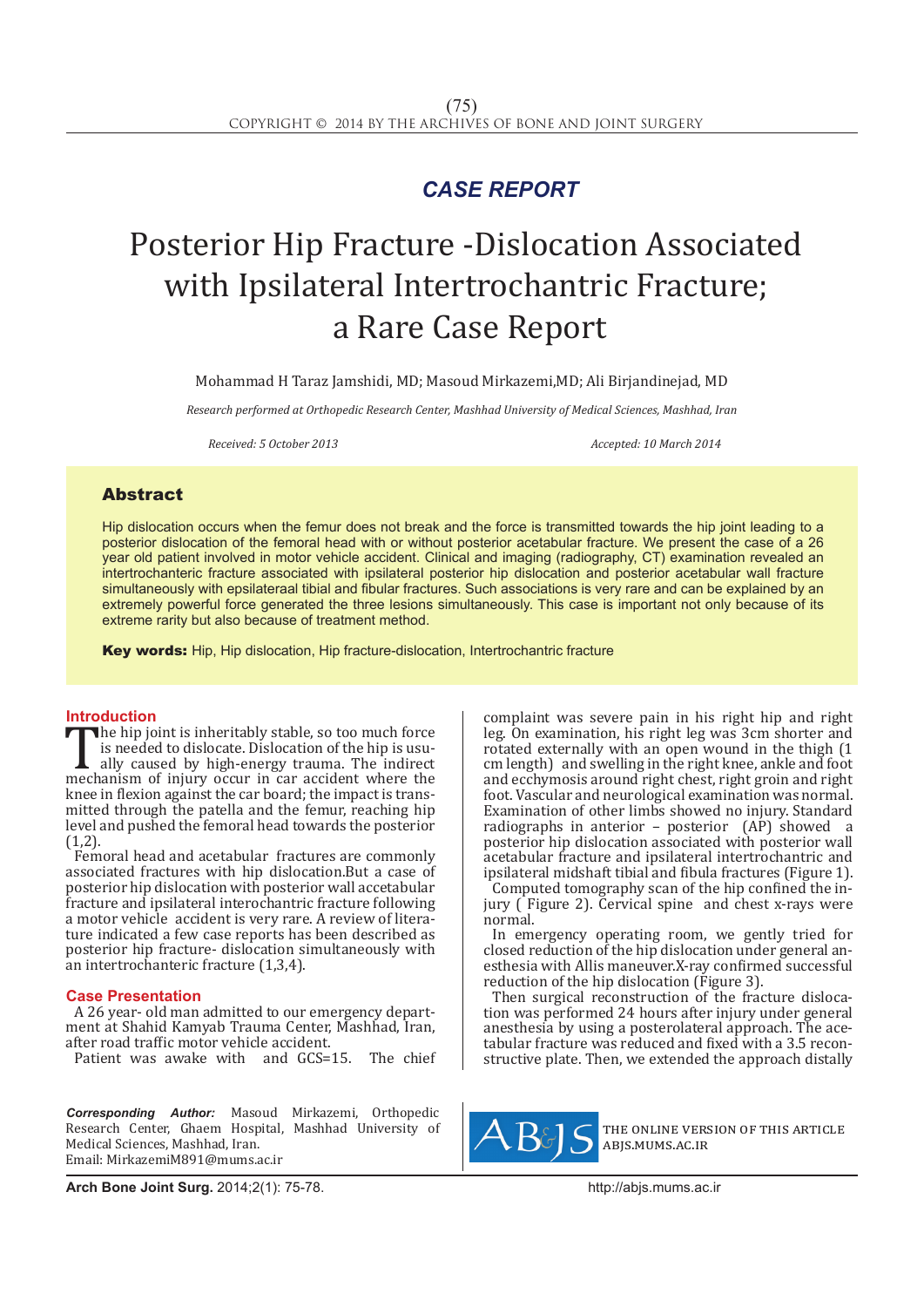**Ri**z

THE ARCHIVES OF BONE AND JOINT SURGERY. ABJS.MUMS.AC.IR VOLUME 2. NUMBER 1. MARCH 2014



**Figures 1A and B. Ipsilateral hip dislocation,intertrochanteric fracture, posterior acetabular wall fracture and both bone leg fracture.**



**Figure 2 A and B. Control CT scan after closed reduction, hip is reduced and posterior wall fracture.**



**Figure 3. Control x-ray after closed reduction of the hip dislocation.**



**Figure 4. AP x-ray of the pelvis after open reduction and internal of acetabular fracture and intertrochanteric fracture.**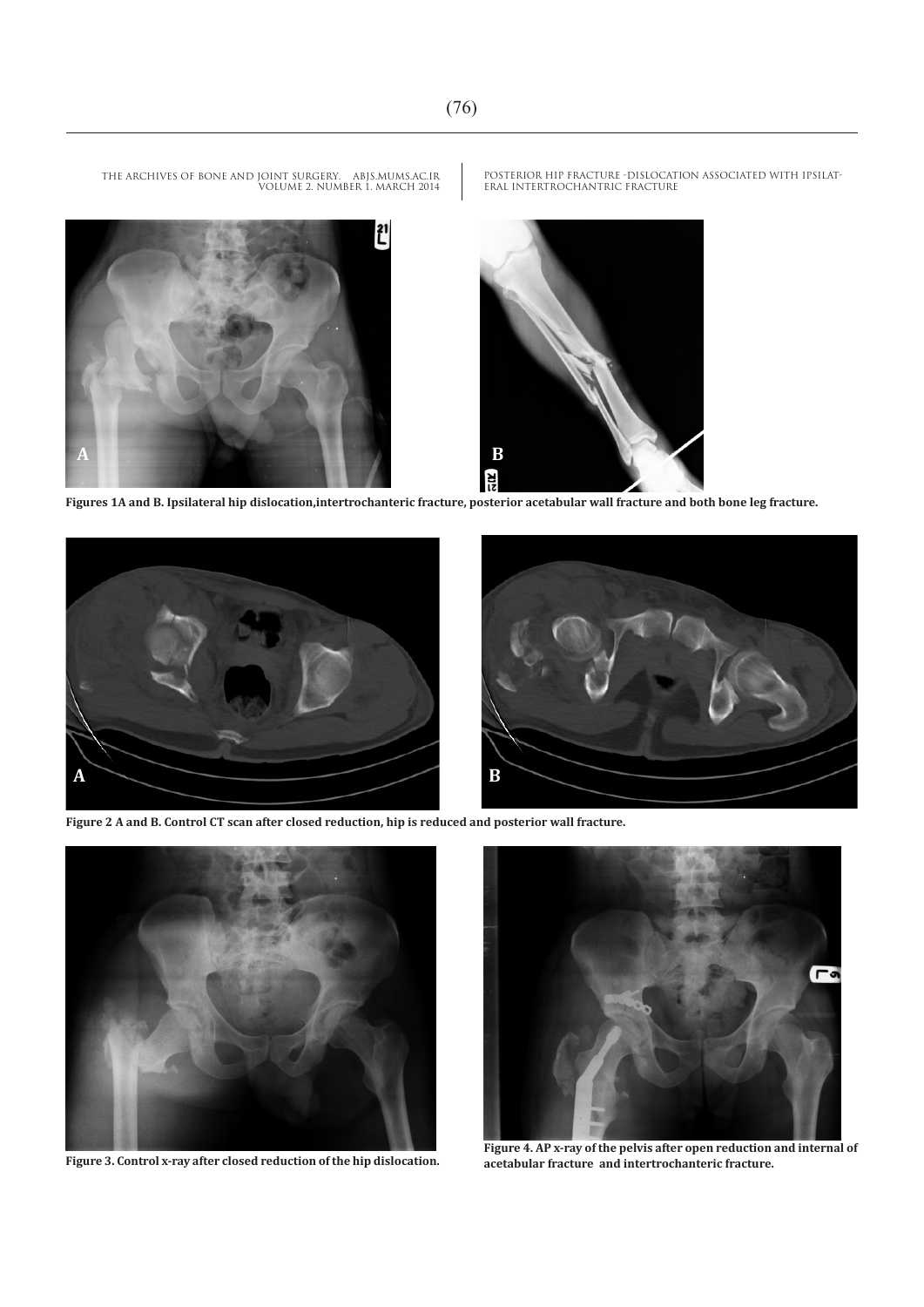THE ARCHIVES OF BONE AND JOINT SURGERY. ABJS.MUMS.AC.IR VOLUME 2. NUMBER 1. MARCH 2014



**Figure 5A and B. AP and lateral x-rays of the right leg after closed IM nailing.**

to reduce and fix intertrochantric fracture with applying a dynamic hip screw (DHS) (Figure 4).Two days later tibia fracture was repaired by closed intramedullary nailing. (Figure 5).

Seven days after the surgery he was discharged from the hospital. The patient allowed to start touch-down ambulation with crutches from fourth day postoperatively .This minimal weight bearing status was continued for 12 weeks. At last follow- up after 12 months after surgery, fractures were healed with hetrotopic bone formation around the hip and no radiological sign of avascular necrosis (Figure 6). The hip range of motion was partially limited and the patient could walk independently without pain.

### **Discussion**

The hip joint is one of the most stable joints in the body



**Figure 6. One year follow-up pelvis x-ray shows that both acetabular and Intertrochanteric fractures are united with no sign of AVN but heterotopic bone formation is visible around the hip.**

POSTERIOR HIP FRACTURE -DISLOCATION ASSOCIATED WITH IPSILAT-ERAL INTERTROCHANTRIC FRACTURE

due to its ball and socket architecture and tight ligamentus and muscular structures. Association between hip dislocation and posterior acetabular wall fracture is very frequent but with intertrochanteric fracture it is very rare (5). In this presentation we described a case of posterior hip dislocation associated with acetabular fracture and intertochanteric fracture simultaneously. Up to now there have been different classifications described for acetabular fractures, hip dislocation and intertrochanteric fractures separately such as Pipkin, Brumback, OTA, Evans, Boyd and Griffin,but we think our case couldn't be classified in any of them (6,7,8,).

Alexa *et al* reported a case of posterior hip dislocation and intertrochntric fracture that was treated by hip closed reduction and then fixing the trochanteric fracture with dynamic hip screw (DHS)(4). Yosefi *et al* reported another case with hip dislocation, acetabular posterior wall fracture and intertrochanteric fracture. ture. In another stage they used fracture table and fixed intertrochantric fracture. They reported that movements in operated hip joint were terminally restricted and dorsal right foot had numbness (1). In the present chantric reduction and fixation in one session of surgery and patient was in lateral position .<br>A few authors support early open reduction of hip frac-

ture dislocation associated with an intertrochanteric fracture (4,9,10). In this case in order to decrease the damage to capsule and articular cartilage, despite difficulties, we attempted close reduction and fortunately it was successful .<br>The most probable complication of such cases is avas-

cular necrosis (AVN) of the femoral head. According to most authors, performing an open reduction for the hip joint dislocation may also increase the risk of developing AVN (4,9). Our patient did not have any sign of AVN after 1 year follow-up.

In conclusion this case report is important due to the rarity of this injury. The association of the intertrochantric and posterior wall fractures and hip dislocation is atypical and difficult to explain through common mechanisms and classifications. Early management including trying closed reduction for the hip and internal fixation of acetabulum and interthrocantrc fractures are mandatory.

Mohammad H Taraz Jamshidi MD Masoud Mirkazemi MD Ali Birjandinejad MD Orthopedic Research Center, Shahid Kamyab Trauma Center, Mashhad University of Medical Sciences, Mashhad, Iran